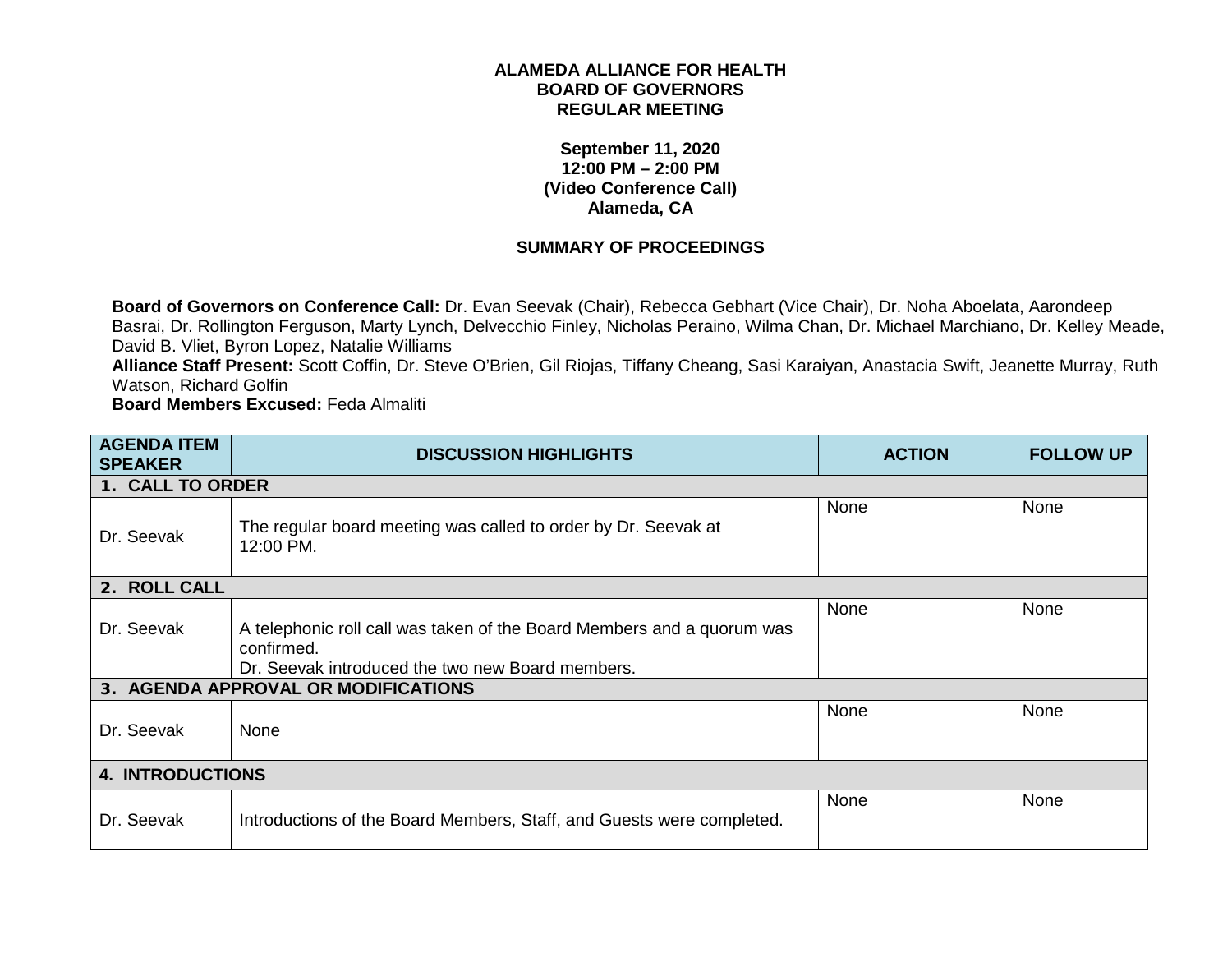| <b>5. CONSENT CALENDAR</b> |                                                                                                                                                                                                                                                                                                                                                                                                                       |                                                                                                           |      |
|----------------------------|-----------------------------------------------------------------------------------------------------------------------------------------------------------------------------------------------------------------------------------------------------------------------------------------------------------------------------------------------------------------------------------------------------------------------|-----------------------------------------------------------------------------------------------------------|------|
| Dr. Seevak                 | Dr. Seevak presented the Consent Calendar and Scott Coffin gave an<br>explanation of each of the below items.                                                                                                                                                                                                                                                                                                         | <b>Motion to Approve</b><br>September 11, 2020<br><b>Board of Governors</b>                               | None |
|                            | a) July 10, 2020 Board of Governors Meeting Minutes<br>b) July 28, 2020 Special Board of Governors Meeting Minutes<br>c) Resolution No. 2020-04 Revised Employee Salary Structure<br>Fiscal Years Ending 2015 Through 2020.<br>d) Resolution No. 2020-05 Conflict of Interest<br>Motion to Approve September 11, 2020 Board of Governors Consent<br>Calendar.<br>A vote by roll call was taken and the motion passed. | Consent Calendar.<br>Motion: N. Peraino<br>Second: R. Gebhart<br>Vote: Yes<br>No opposed or<br>abstained. |      |
|                            | 6. a. BOARD MEMBER REPORT - COMPLIANCE ADVISORY COMMITTEE                                                                                                                                                                                                                                                                                                                                                             |                                                                                                           |      |
| R. Gebhart                 | The Compliance Advisory Committee was held telephonically on<br>September 11, 2020, at 10:30 AM.<br>Scott introduced Richard Golfin, III; the Alliance's new Chief Compliance<br>Officer.<br>Rebecca Gebhart gave the following updates:<br>Compliance Dashboard:<br>The Compliance dashboard has 5 to 6 audits with 91 findings and<br>90 of these corrective action plans have been completed and 68                | Informational update to<br>the Board of<br>Governors.<br>Vote not required.                               |      |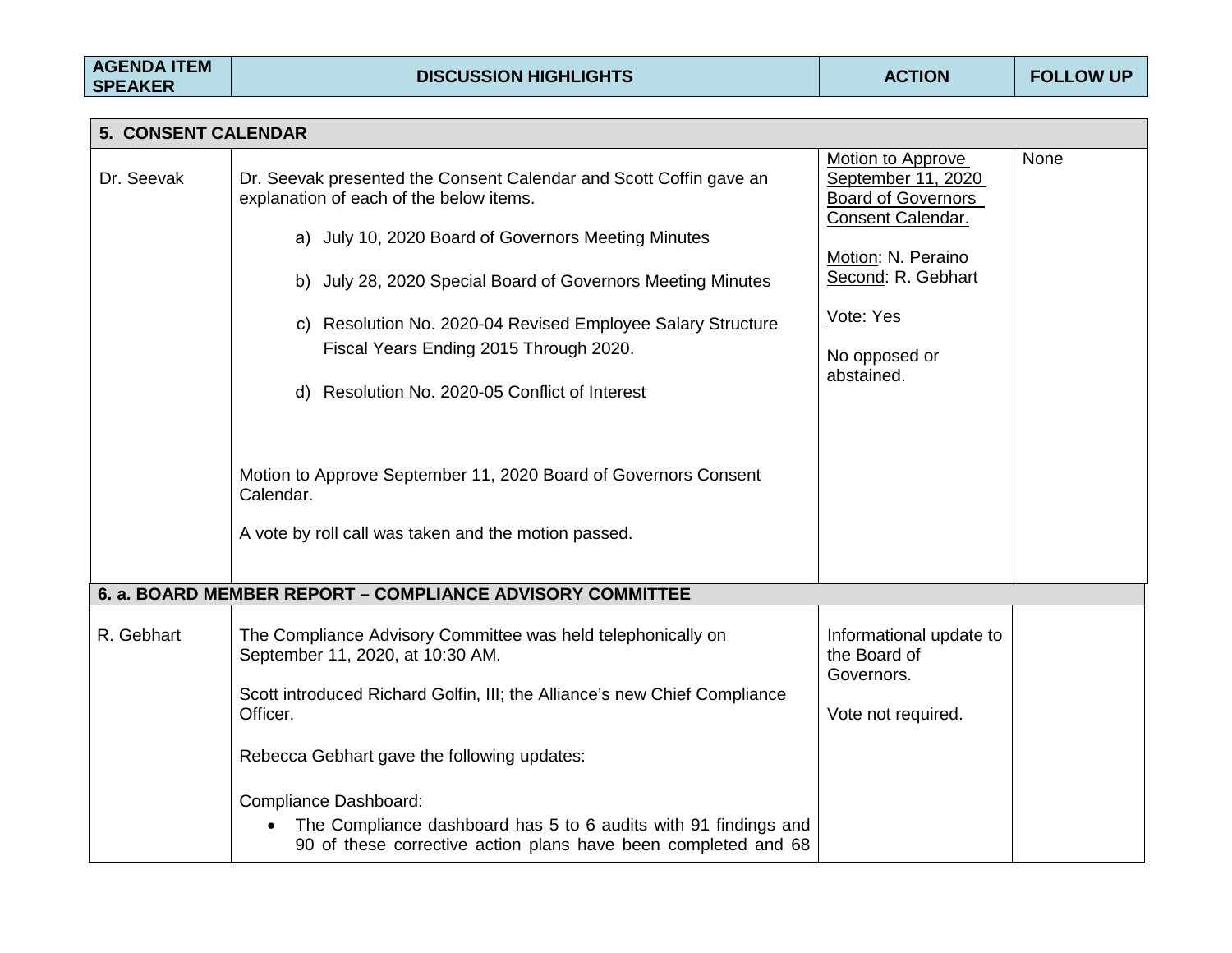| have been validated (9 within the last couple of months).<br><b>NCQA Plan Audit:</b><br>NCQA Accreditation Audit is voluntary for the Alliance.<br>In a review this spring we passed on both lines of business except<br>for a Notice of Authorization (NOA) in Utilization Management.<br>The Alliance requested a re-review and asked for a Corrective<br>Action Plan (CAP) on the NOA.<br>We were granted a CAP on July 1, and we are now accredited on<br>both lines of business for the next 3 years.<br>The team is working hard on CAP solutions and to be prepared for<br>future audits they are performing mock audits.<br>The Committee will deep-dive into the NCQA Audit at the next<br>Compliance Advisory Committee meeting.<br>New Delegation Oversight Committee:<br>• Richard Golfin is in charge to lead this Committee and is working on<br>building the membership.<br>The Delegation Oversight Committee is our internal control and will<br>review our delegated entities.<br>The State looks close at how the plans manage delegated entitles.<br>$\bullet$<br>Historically, plans might give a non-compliant delegated entity a<br>CAP, and this might go on a few years with no consequences.<br>The Committee will be reviewing how the plan responds to non-<br>$\bullet$<br>compliance and recommending action for non-compliance, which<br>could be, a CAP, sanction's, and termination of delegated entity.<br>The Committee will deep dive into solutions for non-compliance at<br>the next Compliance Advisory Committee meeting and Board<br>members are welcome to attend.<br>Informational update to the Board of Governors. | <b>AGENDA ITEM</b><br><b>SPEAKER</b> | <b>DISCUSSION HIGHLIGHTS</b> | <b>ACTION</b> | <b>FOLLOW UP</b> |
|-----------------------------------------------------------------------------------------------------------------------------------------------------------------------------------------------------------------------------------------------------------------------------------------------------------------------------------------------------------------------------------------------------------------------------------------------------------------------------------------------------------------------------------------------------------------------------------------------------------------------------------------------------------------------------------------------------------------------------------------------------------------------------------------------------------------------------------------------------------------------------------------------------------------------------------------------------------------------------------------------------------------------------------------------------------------------------------------------------------------------------------------------------------------------------------------------------------------------------------------------------------------------------------------------------------------------------------------------------------------------------------------------------------------------------------------------------------------------------------------------------------------------------------------------------------------------------------------------------------------------------------------------------------------|--------------------------------------|------------------------------|---------------|------------------|
|                                                                                                                                                                                                                                                                                                                                                                                                                                                                                                                                                                                                                                                                                                                                                                                                                                                                                                                                                                                                                                                                                                                                                                                                                                                                                                                                                                                                                                                                                                                                                                                                                                                                 |                                      |                              |               |                  |
|                                                                                                                                                                                                                                                                                                                                                                                                                                                                                                                                                                                                                                                                                                                                                                                                                                                                                                                                                                                                                                                                                                                                                                                                                                                                                                                                                                                                                                                                                                                                                                                                                                                                 |                                      |                              |               |                  |
| Vote not required.                                                                                                                                                                                                                                                                                                                                                                                                                                                                                                                                                                                                                                                                                                                                                                                                                                                                                                                                                                                                                                                                                                                                                                                                                                                                                                                                                                                                                                                                                                                                                                                                                                              |                                      |                              |               |                  |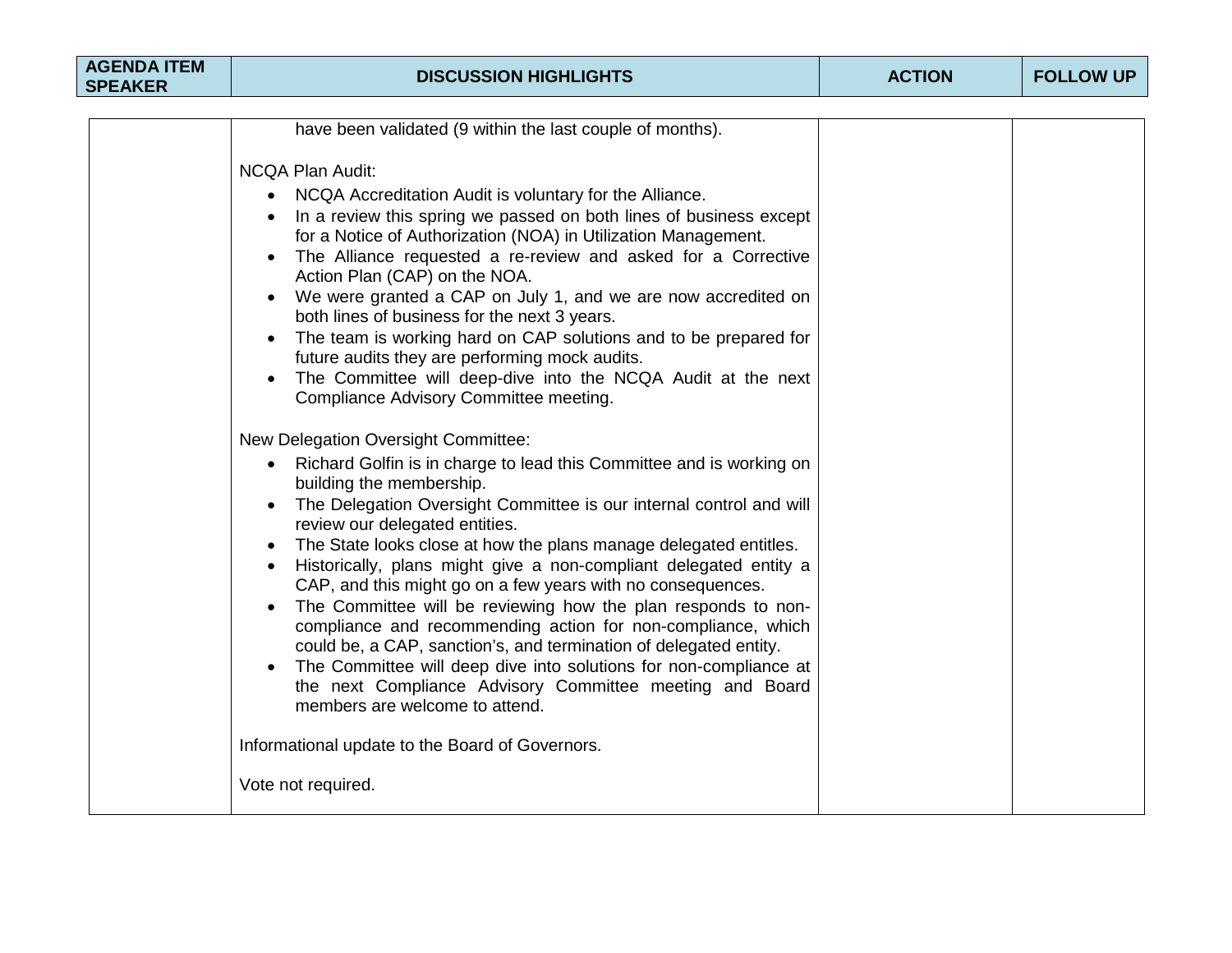|               | 6. b. BOARD MEMBER REPORT - FINANCE COMMITTEE                                                                                                                                                                                                                                                                                                                                                                                                                                                                           |                                                                             |  |
|---------------|-------------------------------------------------------------------------------------------------------------------------------------------------------------------------------------------------------------------------------------------------------------------------------------------------------------------------------------------------------------------------------------------------------------------------------------------------------------------------------------------------------------------------|-----------------------------------------------------------------------------|--|
| Dr. Ferguson  | The Finance Committee was held telephonically on Tuesday, September 8,<br>2020.<br>Dr. Ferguson gave the following updates:<br>Finance Issues:<br>Enrollment has had a significant turnaround since March due to<br>COVID-19.<br>MLR should be above 85% and in June it was 83.6 but currently is<br>92.3.<br>The administrative expense has increased and the TNE is at 647%.<br>Informational update to the Board of Governors.<br>Vote not required.                                                                 | Informational update to<br>the Board of<br>Governors.<br>Vote not required. |  |
| 7. CEO UPDATE |                                                                                                                                                                                                                                                                                                                                                                                                                                                                                                                         |                                                                             |  |
| S. Coffin     | Scott Coffin presented the following CEO updates.                                                                                                                                                                                                                                                                                                                                                                                                                                                                       | Informational update to<br>the Board of<br>Governors.                       |  |
|               | Operating performance - fiscal year end 2020 & July 2021:<br>Over 30,000 new Medi-Cal applications were processed between<br>March and August by Alameda County Social Services.<br>We are tracking 3 operational dashboard metrics that are over the<br>Alliances, internal controls which are; provider disputes, call center<br>wait time and abandonment, and human resources.<br>Claims that are disputed are over payment or underpayment. The<br>Claims department works hard to process these claims accurately | Vote not required.                                                          |  |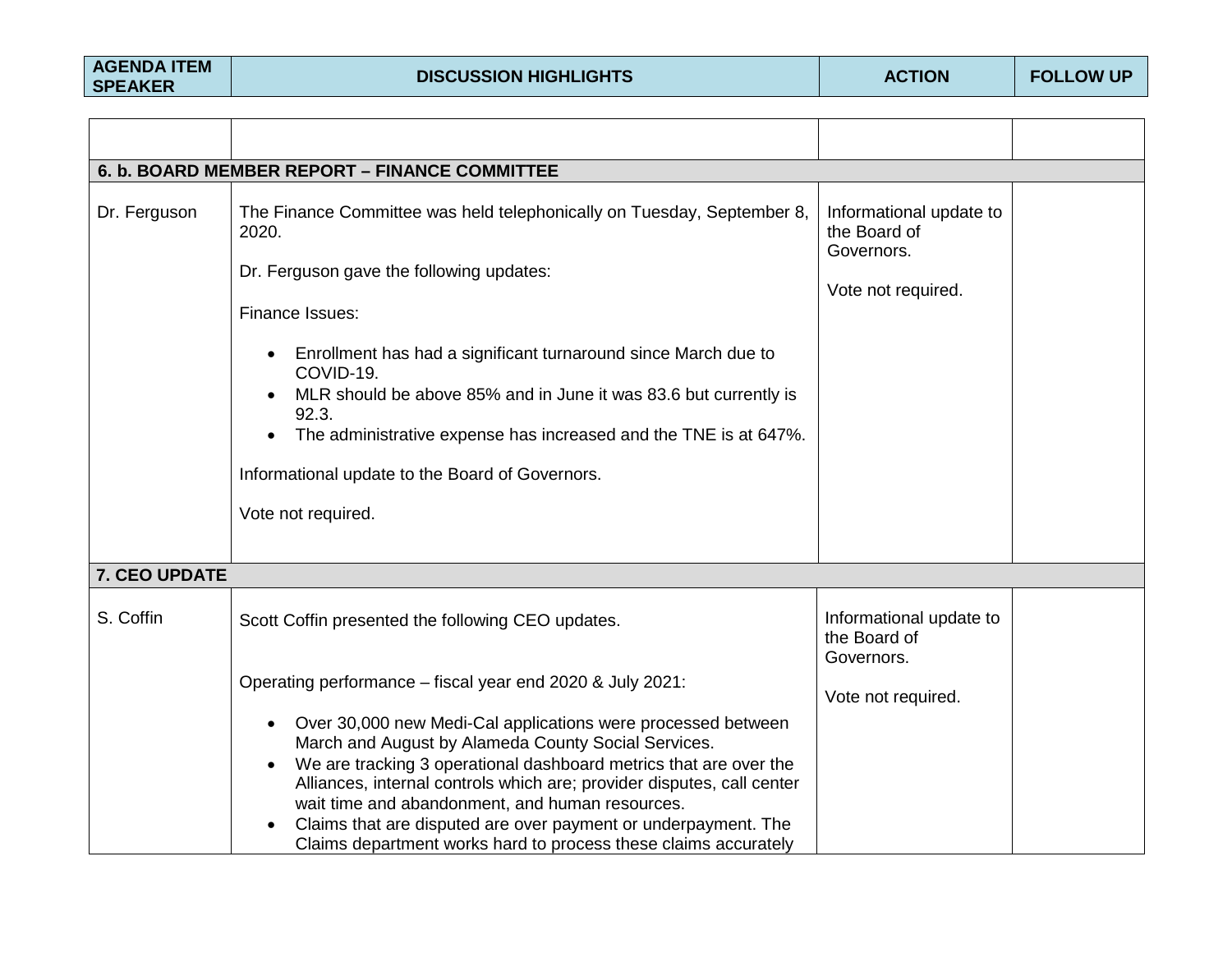| <b>AGENDA ITEM</b><br><b>SPEAKER</b> | <b>DISCUSSION HIGHLIGHTS</b>                                                                                                                                                                                                                                                                                                                                                                                                                                                     | <b>ACTION</b> | <b>FOLLOW UP</b> |
|--------------------------------------|----------------------------------------------------------------------------------------------------------------------------------------------------------------------------------------------------------------------------------------------------------------------------------------------------------------------------------------------------------------------------------------------------------------------------------------------------------------------------------|---------------|------------------|
|                                      |                                                                                                                                                                                                                                                                                                                                                                                                                                                                                  |               |                  |
|                                      | and to minimize the number of disputes.<br>Call center volume was $16,000 - 17,000$ calls per month before the<br>pandemic, then the calls decreased after the start of the pandemic,<br>but now the calls are starting to increase and currently there are<br>about 13,000 calls per month. Due to adjusting to the work from<br>home environment, technology issues, and staffing shortages, the<br>call volume has been down.<br>Human Resources open positions:<br>$\bullet$ |               |                  |
|                                      | Staffing shortage fluctuates in all departments. The change<br>$\circ$<br>occurring with new applicants is the type of work they are<br>looking for, which mostly is remote work.                                                                                                                                                                                                                                                                                                |               |                  |
|                                      | Human Resources added to their staff in the recruiting area<br>$\circ$<br>to help facilitate the recruiting process.                                                                                                                                                                                                                                                                                                                                                             |               |                  |
|                                      | The Alliance has hired a company to identify what returning<br>$\circ$<br>to the office in the future would look like and to identify<br>remote working roles.                                                                                                                                                                                                                                                                                                                   |               |                  |
|                                      | Questions:                                                                                                                                                                                                                                                                                                                                                                                                                                                                       |               |                  |
|                                      | Since we are understaffed, adjusting salaries in real-time at this<br>$\bullet$<br>point might be good.                                                                                                                                                                                                                                                                                                                                                                          |               |                  |
|                                      | Answer:                                                                                                                                                                                                                                                                                                                                                                                                                                                                          |               |                  |
|                                      | The Alliance has low, mid-range, and higher range in salaries and<br>$\bullet$<br>is also looking into a new salary survey for positions.                                                                                                                                                                                                                                                                                                                                        |               |                  |
|                                      | Questions:                                                                                                                                                                                                                                                                                                                                                                                                                                                                       |               |                  |
|                                      | Are we having trouble attracting applicants or keeping the<br>$\bullet$<br>applicants?                                                                                                                                                                                                                                                                                                                                                                                           |               |                  |
|                                      | Answer:                                                                                                                                                                                                                                                                                                                                                                                                                                                                          |               |                  |
|                                      | Yes, both of these reasons are happening with applicants.<br>$\bullet$<br>Recently, applicants also want to know how long we will be working<br>remote. We cannot give them this information as we do not know.                                                                                                                                                                                                                                                                  |               |                  |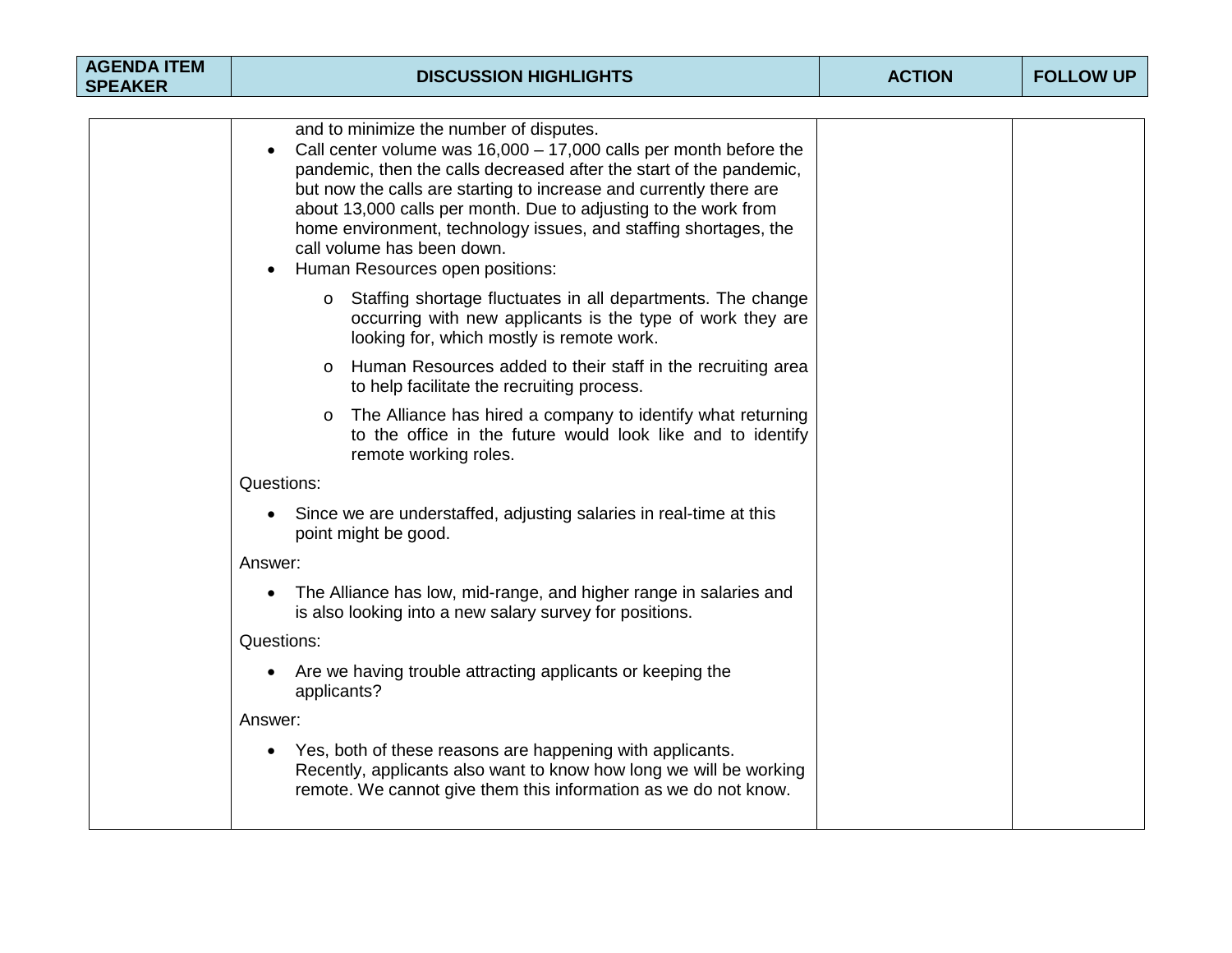| <b>AGENDA ITEM</b><br><b>SPEAKER</b> | <b>DISCUSSION HIGHLIGHTS</b>                                                                                                                                                                                                                                                        | <b>ACTION</b> | <b>FOLLOW UP</b> |
|--------------------------------------|-------------------------------------------------------------------------------------------------------------------------------------------------------------------------------------------------------------------------------------------------------------------------------------|---------------|------------------|
|                                      |                                                                                                                                                                                                                                                                                     |               |                  |
|                                      | Question:<br>• Working remotely, we could obtain individuals from across the<br>country to fill the open positions which do not seem to be fillable<br>here in the Bay area which could be an answer to our staffing<br>shortage.                                                   |               |                  |
|                                      | Answer:<br>There would need to be a long term plan with training for<br>$\bullet$<br>managers/supervisors to be able manage in remote settings.<br>Providing consistent training to managers is important. We are<br>looking into a couple of companies that provide this training. |               |                  |
|                                      | <b>Board of Governors:</b>                                                                                                                                                                                                                                                          |               |                  |
|                                      | New Board Members approved by Alameda County Board of<br>Supervisors.                                                                                                                                                                                                               |               |                  |
|                                      | Bryon Lopez - SEIU / United Healthcare Workers West<br>$\circ$                                                                                                                                                                                                                      |               |                  |
|                                      | Natalie Williams - Consumer Member<br>$\circ$                                                                                                                                                                                                                                       |               |                  |
|                                      | New Board members were thanked for their services to the<br>$\circ$<br>Alliance                                                                                                                                                                                                     |               |                  |
|                                      | Dr. Bertram Lubin, Quality Award.<br>$\bullet$                                                                                                                                                                                                                                      |               |                  |
|                                      | o In appreciation to Dr. Bert Lubin, the Alliance created the<br>Dr. Bert Lubin Quality Award and once a year an award will<br>be presented to a pediatrician.                                                                                                                      |               |                  |
|                                      | The Alliance will have more information regarding this<br>$\circ$<br>award to present to the Board later in the year.                                                                                                                                                               |               |                  |
|                                      | <b>Privacy Officer &amp; Security Officer Appointments:</b>                                                                                                                                                                                                                         |               |                  |
|                                      | • Sasi Karaiyan, Chief Information Officer, was appointed as the<br>Chief Security Officer in August 2020.<br>Richard Golfin, Chief Compliance Officer, was appointed as the<br>$\bullet$                                                                                           |               |                  |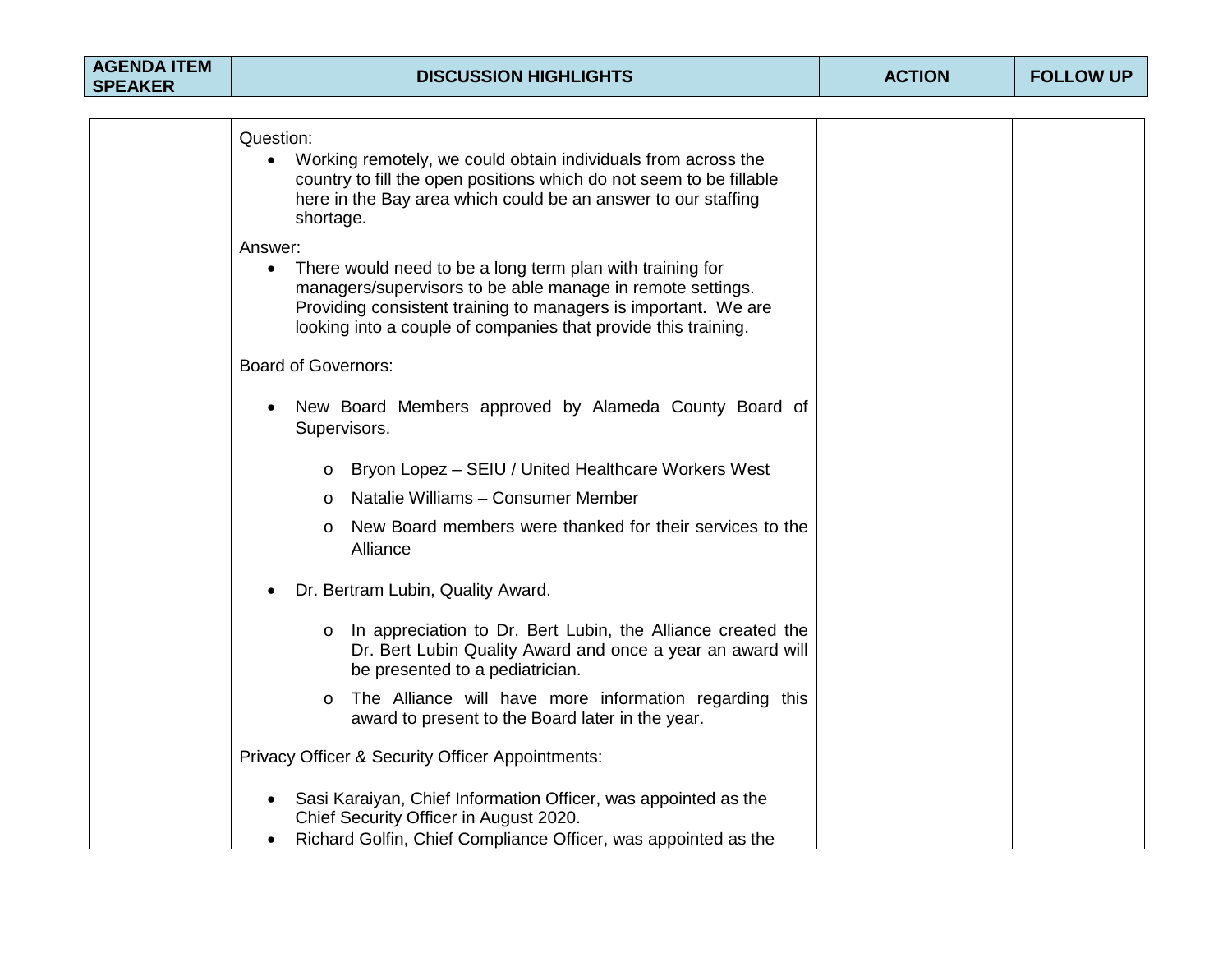| <b>AGENDA ITEM</b><br><b>SPEAKER</b> | <b>DISCUSSION HIGHLIGHTS</b>                                                                                                                                                                                                                                                                                                                                 | <b>ACTION</b> | <b>FOLLOW UP</b> |
|--------------------------------------|--------------------------------------------------------------------------------------------------------------------------------------------------------------------------------------------------------------------------------------------------------------------------------------------------------------------------------------------------------------|---------------|------------------|
|                                      | Chief Privacy Officer in August 2020.                                                                                                                                                                                                                                                                                                                        |               |                  |
|                                      | Both of these positions will work closely with one another.                                                                                                                                                                                                                                                                                                  |               |                  |
|                                      | Promotions:                                                                                                                                                                                                                                                                                                                                                  |               |                  |
|                                      | Sasi Karaiyan has been promoted to Chief Information Officer.<br>Anastacia Swift has been promoted to Chief Human Resource<br>Officer.                                                                                                                                                                                                                       |               |                  |
|                                      | COVID-19 Response & Public Health Policies:                                                                                                                                                                                                                                                                                                                  |               |                  |
|                                      | Public health emergency status continues, (9 months, March –<br>$\bullet$<br>September) progressing through the pandemic.<br>Activities that are still occurring.                                                                                                                                                                                            |               |                  |
|                                      | 1115 Waiver that authorizes the Whole person initiative is<br>$\circ$<br>pending approval by CMS. A 12-month extension is planned<br>to be completed by end of year. Health Home Program is<br>also tied to this wavier. The Alliance will continue to update<br>the Board on these programs.                                                                |               |                  |
|                                      | Question:<br>What is the internal strategy if we lose one or both of these<br>$\bullet$<br>programs?                                                                                                                                                                                                                                                         |               |                  |
|                                      | Answer:<br>The strategy depends on details we receive from the State. If<br>$\bullet$<br>Whole Person Care is not funded then this would have an impact<br>on the homeless. The Alliance is working on transition plans if<br>these programs are discontinued. The Alliance is still in active<br>conversations with the County regarding Whole Person Care. |               |                  |
|                                      | Long Term at Home Care benefit has been cancelled by DHCS.<br>The Pharmacy transition from the Alliance to DHCS is to be<br>completed by January 1st, 2021.<br>In September, DHCS initiated the procurement process for                                                                                                                                      |               |                  |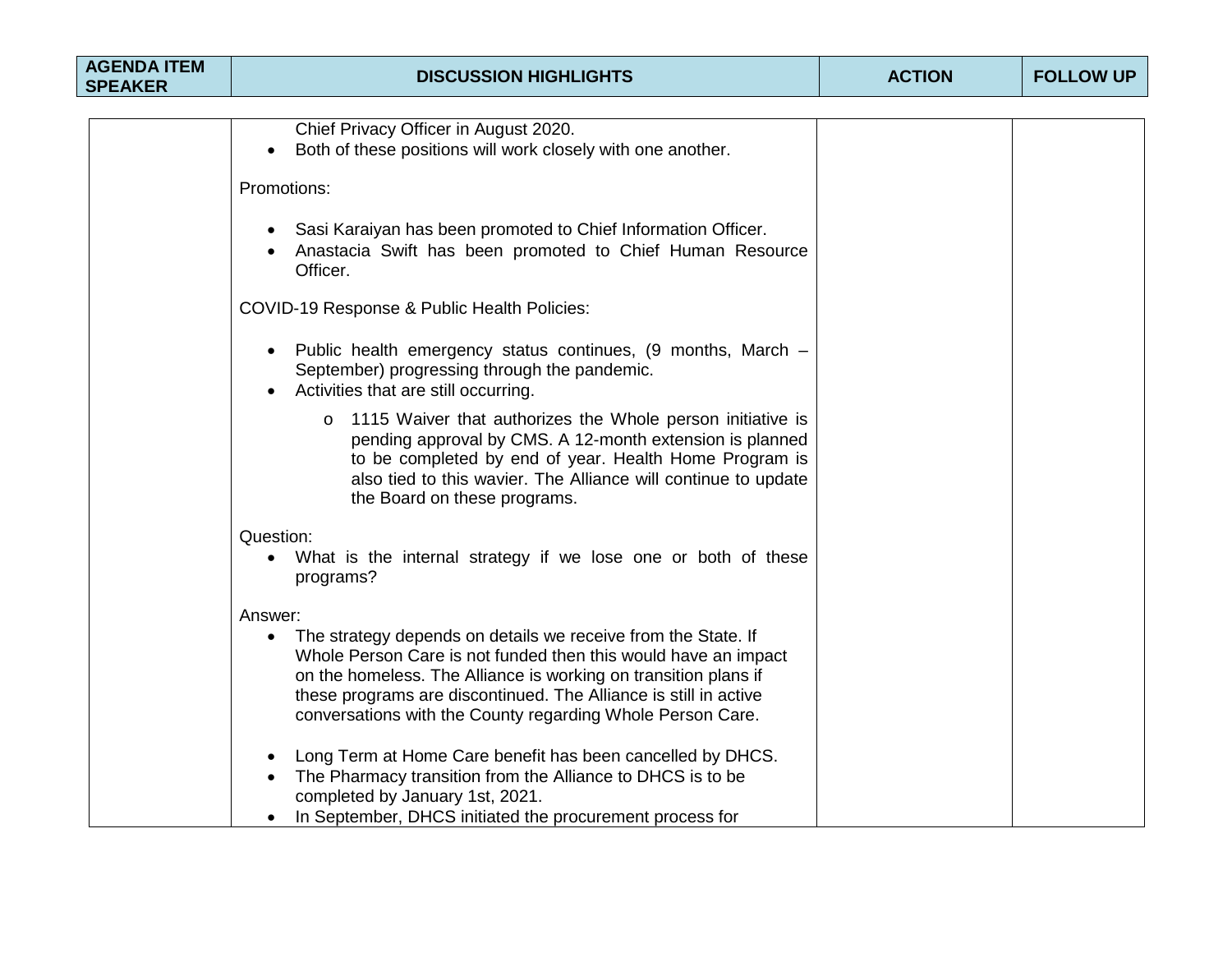| <b>AGENDA ITEM</b><br><b>SPEAKER</b> | <b>DISCUSSION HIGHLIGHTS</b>                                                                                                                                                                                                                                                                                                                                                                                                                                                     | <b>ACTION</b>                                                            | <b>FOLLOW UP</b> |
|--------------------------------------|----------------------------------------------------------------------------------------------------------------------------------------------------------------------------------------------------------------------------------------------------------------------------------------------------------------------------------------------------------------------------------------------------------------------------------------------------------------------------------|--------------------------------------------------------------------------|------------------|
|                                      |                                                                                                                                                                                                                                                                                                                                                                                                                                                                                  |                                                                          |                  |
|                                      | managed care health plans statewide.                                                                                                                                                                                                                                                                                                                                                                                                                                             |                                                                          |                  |
|                                      | o The process is to be tentatively completed in the next 2<br>years.                                                                                                                                                                                                                                                                                                                                                                                                             |                                                                          |                  |
|                                      | The Alliance is not included in the process.<br>$\circ$                                                                                                                                                                                                                                                                                                                                                                                                                          |                                                                          |                  |
|                                      | Dissolution Of Joint Powers Authority:                                                                                                                                                                                                                                                                                                                                                                                                                                           |                                                                          |                  |
|                                      | Alliance Board Resolution 2020-01 authorizing CEO to issue notice<br>of Termination to the County was approved by the Alliance Board<br>March 2020.<br>The Alameda County Board of Supervisors are scheduled to vote<br>on the contract amendment between Alameda Alliance and<br>Alameda County Public Authority.<br>The Alliance Bylaws are being updated to remove the Joint Powers<br>Authority.<br>The JPA dissolution is targeted to be completed by November 30,<br>2020. |                                                                          |                  |
|                                      | Informational update to the Board of Governors.                                                                                                                                                                                                                                                                                                                                                                                                                                  |                                                                          |                  |
|                                      | Vote not required.                                                                                                                                                                                                                                                                                                                                                                                                                                                               |                                                                          |                  |
|                                      | 8. a. BOARD BUSINESS – REVIEW AND APPROVE JUNE 2020 MONTHLY FINANCIAL STATEMENTS                                                                                                                                                                                                                                                                                                                                                                                                 |                                                                          |                  |
| <b>Gil Riojas</b>                    | Gil Riojas gave the following June Finance updates:                                                                                                                                                                                                                                                                                                                                                                                                                              | Motion to approve the<br>June 2020 financial<br>report as presented.     |                  |
|                                      | Enrollment:<br>For the month ending June 30, 2020, the Alliance had enrollment of<br>256,745 members, a net income of \$5.0M and the tangible net<br>equity is 645%.                                                                                                                                                                                                                                                                                                             | Motion: R. Gebhart<br>Second: D. Vliet<br>Motion passed by roll<br>call. |                  |
|                                      | Net Income:<br>For the month ending June 30, 2020, the actual net income was<br>\$5.0M and the budgeted net loss was \$3.1M.                                                                                                                                                                                                                                                                                                                                                     | Vote: Yes                                                                |                  |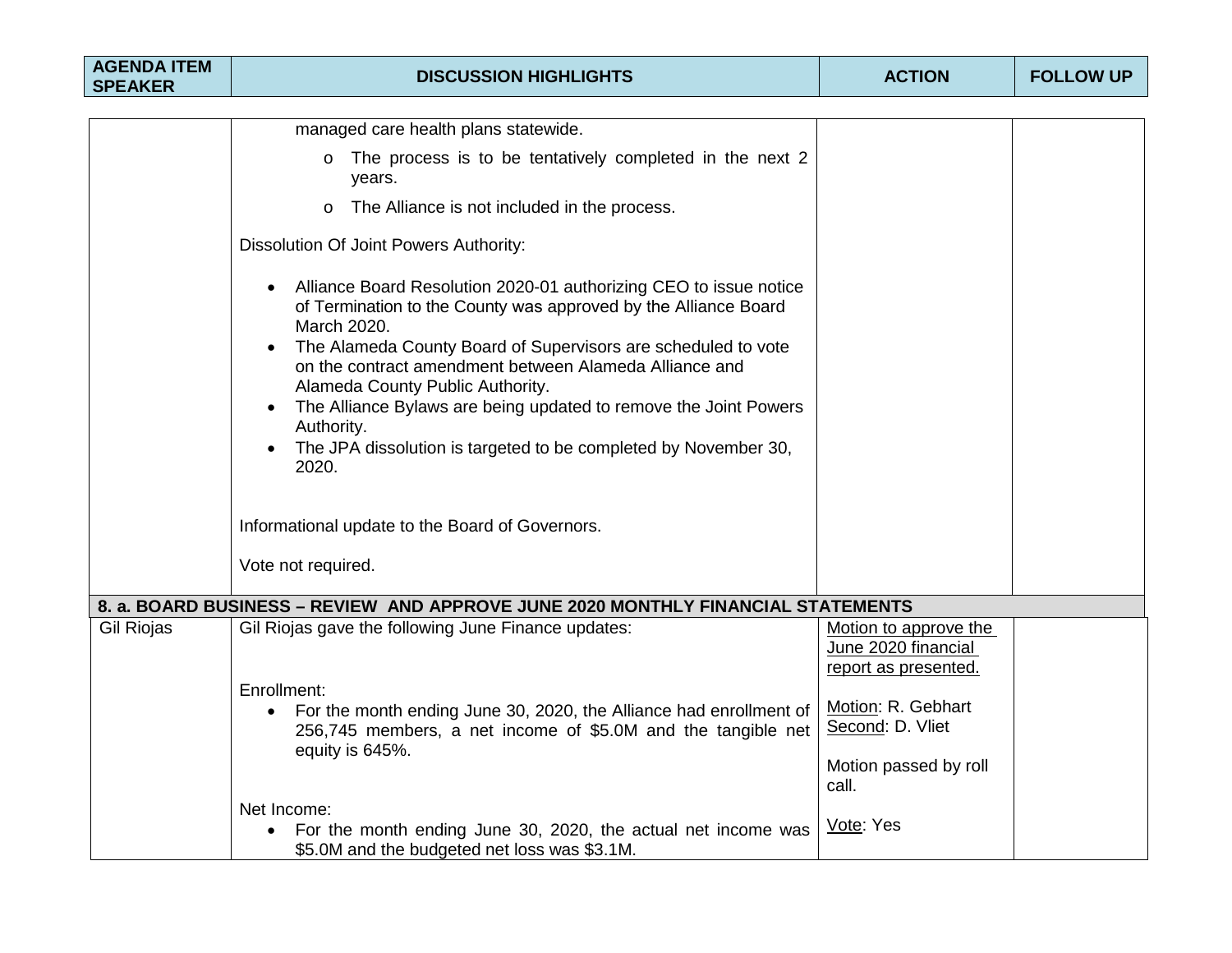| <b>AGENDA ITEM</b><br><b>SPEAKER</b> | <b>DISCUSSION HIGHLIGHTS</b>                                                                                                                                                                                                                       | <b>ACTION</b>               | <b>FOLLOW UP</b> |
|--------------------------------------|----------------------------------------------------------------------------------------------------------------------------------------------------------------------------------------------------------------------------------------------------|-----------------------------|------------------|
|                                      |                                                                                                                                                                                                                                                    |                             |                  |
|                                      | The favorable variance is due to higher than anticipated revenue<br>$\bullet$<br>and lower than anticipated medical expenses.                                                                                                                      | No opposed or<br>abstained. |                  |
|                                      | Revenue:<br>• For the month ending June 30, 2020, the actual revenue was<br>\$81.6M vs. the budgeted revenue of \$74.8M.<br>For the year-to-date, the Alliance recorded revenue of \$965.3M vs.<br>budgeted YTD revenue of \$935.5M.               |                             |                  |
|                                      | <b>Medical Expense:</b><br>• For the month ending June 30, 2020, actual medical expenses were<br>\$68.2M vs. our budgeted medical expense of \$91.3M.                                                                                              |                             |                  |
|                                      | Medical Loss Ratio (MLR):<br>• For the month ending June 30, 2020, the MLR was 83.6% and also<br>fiscal year-to-date of 92.3%.                                                                                                                     |                             |                  |
|                                      | <b>Administrative Expense:</b><br>• For the month ending June 30, 2020, actual administrative<br>expenses were \$8.4M vs. budgeted administrative expense \$5.2M.                                                                                  |                             |                  |
|                                      | Other Income / (Expense):<br>• As of June 30, 2020, our YTD interest income from investments is<br>\$4.5M, and YTD claims interest expense is \$333,000.                                                                                           |                             |                  |
|                                      | Tangible Net Equity (TNE):<br>• Tangible net equity results continue to remain healthy, and at the<br>end of June 30, 2020, the TNE was reported at 645% of the<br>required amount.                                                                |                             |                  |
|                                      | <b>Cash Position and Assets:</b><br>• For the month ending June 30, 2020, \$279.7M reported in cash;<br>\$138.2M is uncommitted cash. Our current ratio is above the<br>minimum required at 1.77, as compared to the regulatory minimum<br>of 1.0. |                             |                  |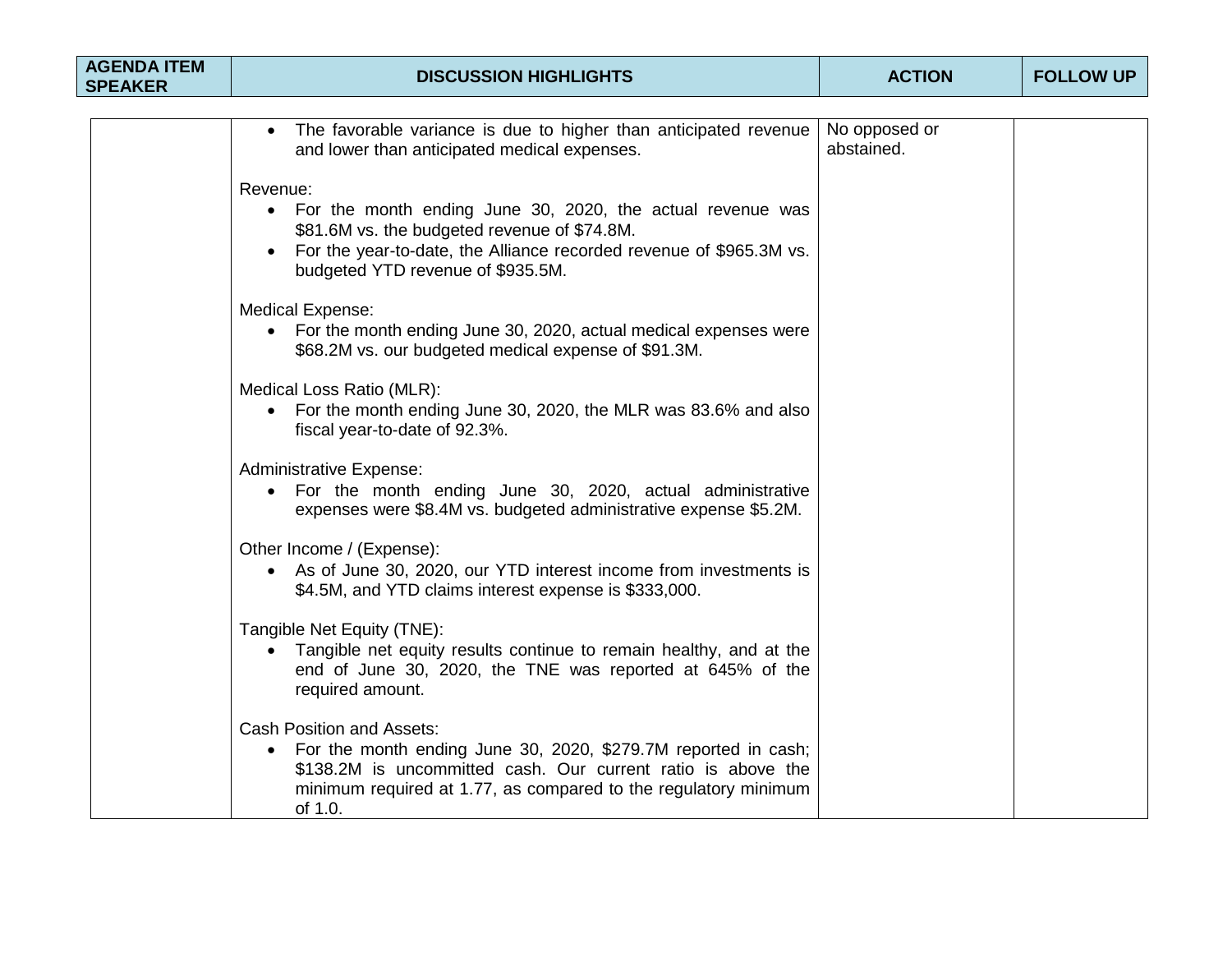| <b>AGENDA ITEM</b><br><b>SPEAKER</b> | <b>DISCUSSION HIGHLIGHTS</b>                                                                                                                                                                                                                                      | <b>ACTION</b>                                                            | <b>FOLLOW UP</b> |
|--------------------------------------|-------------------------------------------------------------------------------------------------------------------------------------------------------------------------------------------------------------------------------------------------------------------|--------------------------------------------------------------------------|------------------|
|                                      |                                                                                                                                                                                                                                                                   |                                                                          |                  |
|                                      | Question:<br>Did we reserve funds in the event the State takes back money<br>$\bullet$<br>because of the COVID-19?                                                                                                                                                |                                                                          |                  |
|                                      | Answer:<br>• We know that there will be a reduction in rates of 1.4% and we have<br>accounted for this. The other is the risk corridor going forward, we<br>will know in the next few months if we need to also adjust for more.                                  |                                                                          |                  |
|                                      | Question:<br>Does every plan in the State of California have this rate<br>reduction and risk corridor?                                                                                                                                                            |                                                                          |                  |
|                                      | Answer:<br>• Yes, all plans are in the same scenario.                                                                                                                                                                                                             |                                                                          |                  |
|                                      | Motion to approve the June 2020 financial report as presented.                                                                                                                                                                                                    |                                                                          |                  |
|                                      | A vote by roll call was taken and the motion passed.                                                                                                                                                                                                              |                                                                          |                  |
|                                      | 8. b. BOARD BUSINESS - REVIEW AND APPROVE JULY 2020 MONTHLY FINANCIAL STATEMENTS                                                                                                                                                                                  |                                                                          |                  |
| G. Riojas                            | Gil Riojas gave the following July Finance updates:                                                                                                                                                                                                               | Motion to approve the<br>July 2020 financial<br>report as presented.     |                  |
|                                      | Enrollment:<br>For the month ending July 31, 2020, the Alliance had enrollment of<br>259,918 members, a net income of \$1.9M and the tangible net<br>equity is 647%.<br>Our enrollment has increased 3,173 members since June 2020.<br>Net Income:                | Motion: R. Gebhart<br>Second: D. Vliet<br>Motion passed by roll<br>call. |                  |
|                                      | For the month ending July 31, 2020, the actual net income was<br>$\bullet$<br>\$1.9M and the budgeted net loss was \$5.1M.<br>The favorable variance is due to higher than anticipated revenue<br>and lower than anticipated medical and administrative expenses. | Vote: Yes<br>No opposed or<br>abstained.                                 |                  |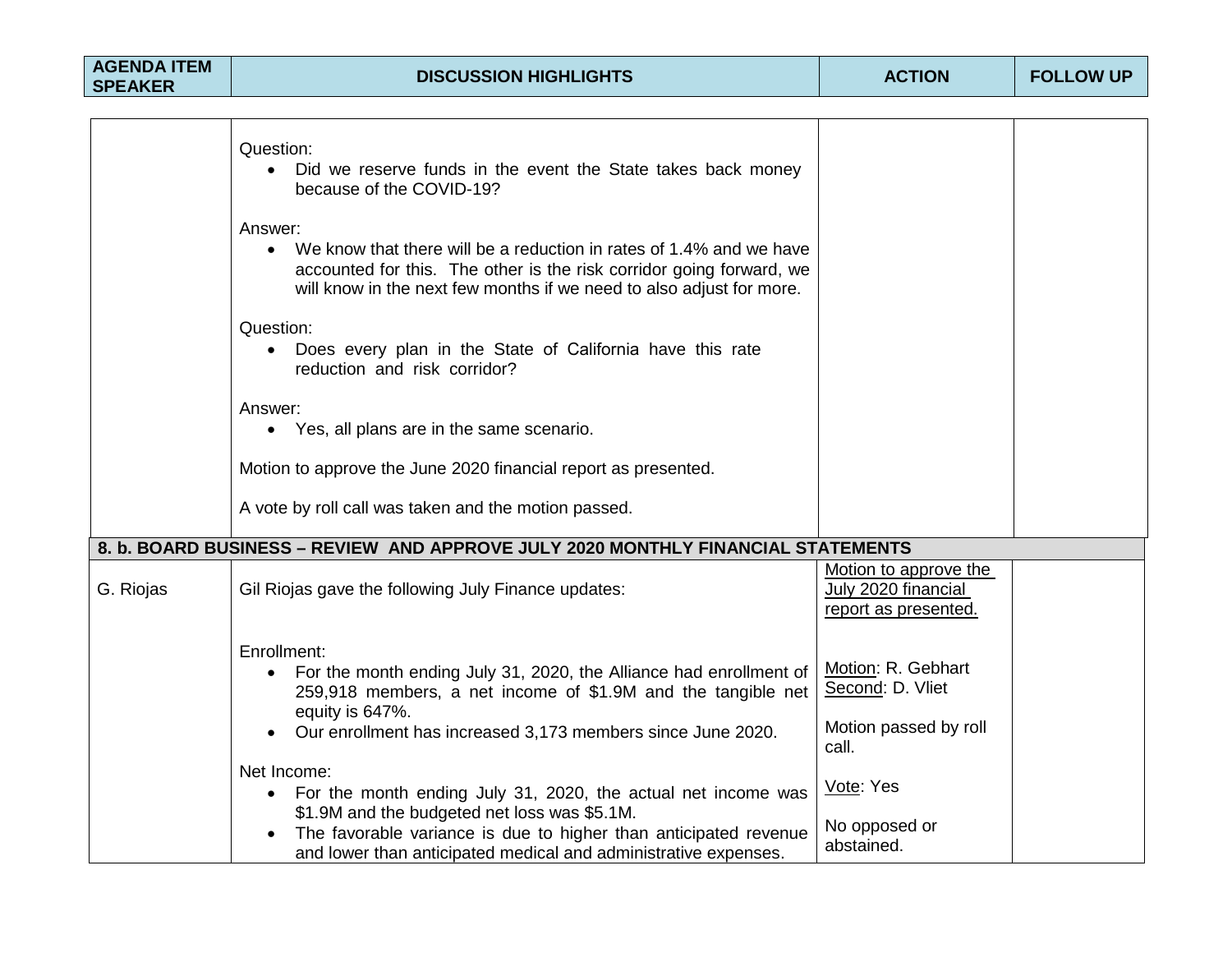| <b>AGENDA ITEM</b><br><b>SPEAKER</b> | <b>DISCUSSION HIGHLIGHTS</b>                                                                                                                                                                                                                       | <b>ACTION</b> | <b>FOLLOW UP</b> |
|--------------------------------------|----------------------------------------------------------------------------------------------------------------------------------------------------------------------------------------------------------------------------------------------------|---------------|------------------|
|                                      |                                                                                                                                                                                                                                                    |               |                  |
|                                      | Revenue:<br>• For the month ending July 31, 2020, the actual revenue was<br>\$81.9M vs. the budgeted revenue of \$79.2M.                                                                                                                           |               |                  |
|                                      | <b>Medical Expense:</b><br>• For the month ending July 31, 2020, actual medical expenses were<br>\$75.5M vs. our budgeted medical expense of \$75.6M.                                                                                              |               |                  |
|                                      | Medical Loss Ratio (MLR):<br>• For the month ending July 31, 2020, the MLR was 92.3% and also<br>fiscal year-to-date of 92.3%.                                                                                                                     |               |                  |
|                                      | <b>Administrative Expense:</b><br>• For the month ending July 31, 2020, actual administrative expenses<br>were \$4.6M vs. budgeted administrative expense \$8.8M.                                                                                  |               |                  |
|                                      | Other Income / (Expense):<br>• As of July 31, 2020, our YTD interest income from investments is<br>\$96,000, and YTD claims interest expense is \$39,000.                                                                                          |               |                  |
|                                      | Tangible Net Equity (TNE):<br>Tangible net equity results continue to remain healthy, and at the<br>$\bullet$<br>end of July 31, 2020, the TNE was reported at 647% of the required<br>amount.                                                     |               |                  |
|                                      | <b>Cash Position and Assets:</b><br>• For the month ending July 31, 2020, \$260.1M reported in cash;<br>\$132.4M is uncommitted cash. Our current ratio is above the<br>minimum required at 1.82, as compared to the regulatory minimum<br>of 1.0. |               |                  |
|                                      | Capital Investment:<br>Fiscal year-to-date Capital assets acquired: \$160,000.<br>Annual capital budget: \$2.5 million.<br>$\bullet$                                                                                                               |               |                  |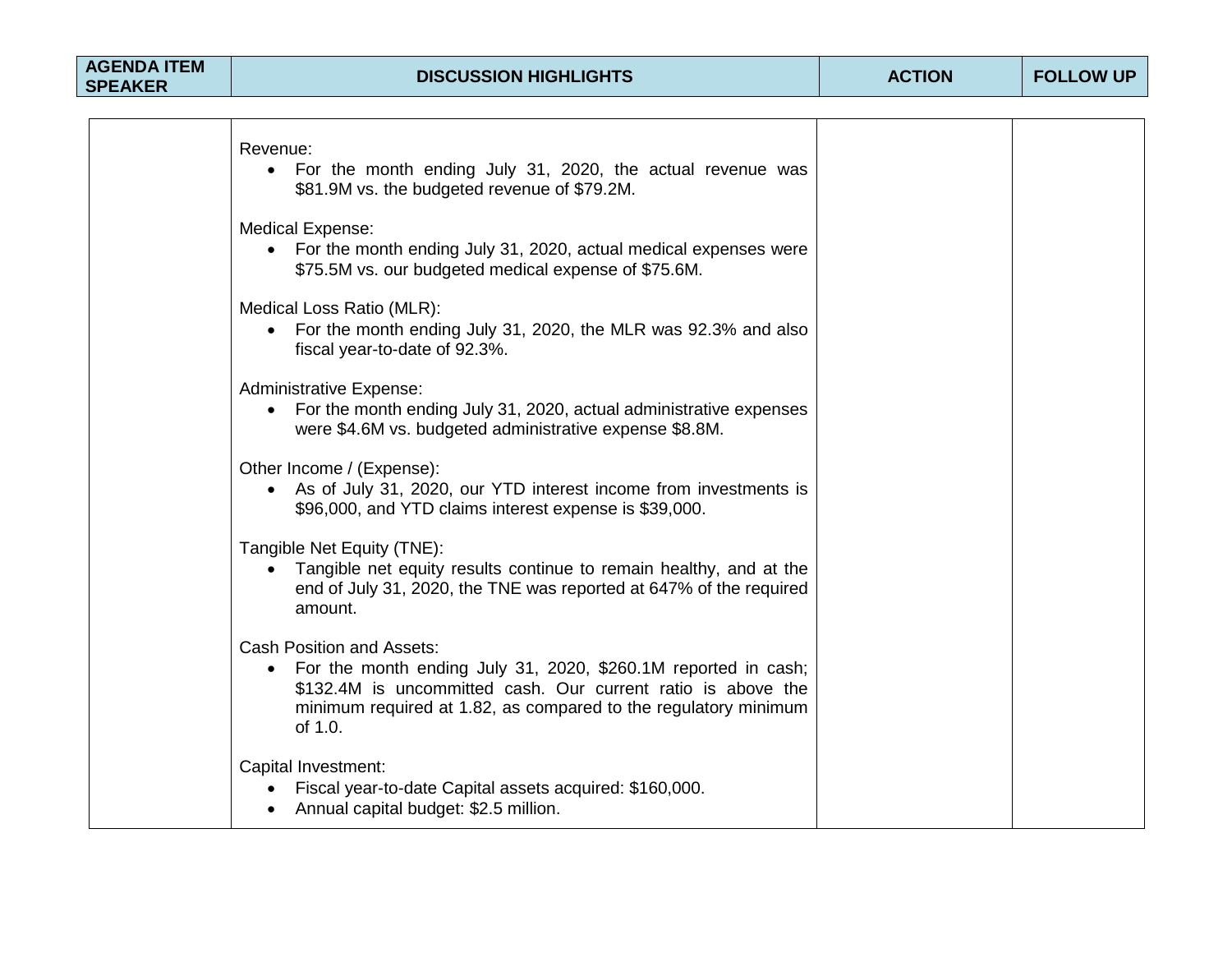| <b>AGENDA ITEM</b><br><b>SPEAKER</b> | <b>DISCUSSION HIGHLIGHTS</b>                                                                                                                                                                                                                                                                                                                                                                                                                                                                                                                                                                                                                                                                    | <b>ACTION</b>                                                               | <b>FOLLOW UP</b> |
|--------------------------------------|-------------------------------------------------------------------------------------------------------------------------------------------------------------------------------------------------------------------------------------------------------------------------------------------------------------------------------------------------------------------------------------------------------------------------------------------------------------------------------------------------------------------------------------------------------------------------------------------------------------------------------------------------------------------------------------------------|-----------------------------------------------------------------------------|------------------|
|                                      |                                                                                                                                                                                                                                                                                                                                                                                                                                                                                                                                                                                                                                                                                                 |                                                                             |                  |
|                                      | A summary of year-to-date capital asset acquisitions is included in<br>this monthly financial statement package.<br>Question:<br>Prop 56 revenue gap, will the State make adjustments this year<br>$\bullet$<br>and is this a straight pass through.<br>Answer:<br>Not necessarily a direct pass through and we do not have<br>$\bullet$<br>the information yet regarding adjustments.<br>Motion to approve the July 2020 financial report as presented.                                                                                                                                                                                                                                        |                                                                             |                  |
|                                      | A vote by roll call was taken and the motion passed.                                                                                                                                                                                                                                                                                                                                                                                                                                                                                                                                                                                                                                            |                                                                             |                  |
|                                      | 9. a. STANDING COMMITTEE UPDATES - PEER REVIEW AND CREDENTIALING COMMITTEE                                                                                                                                                                                                                                                                                                                                                                                                                                                                                                                                                                                                                      |                                                                             |                  |
| Dr. O'Brien                          | The Peer Review and Credentialing Committee (PRCC) was held<br>telephonically on July 21, 2020.<br>Dr. O'Brien gave the following updates:<br>There were nine (9) initial providers approved; including two (2)<br>Primary Care Providers, two (2) specialists, zero (0) ancillary<br>providers, and five (5) mid-level providers<br>Additionally, thirty-three (33) providers were re-credentialed at this<br>meeting; six (6) primary care providers, twenty (20) specialists, two<br>(2) ancillary providers, and five (5) mid-level providers.<br>Informational update to the Board of Governors.<br>Vote not required.<br>9. b. STANDING COMMITTEE UPDATES - HEALTH CARE QUALITY COMMITTEE | Informational update to<br>the Board of<br>Governors.<br>Vote not required. |                  |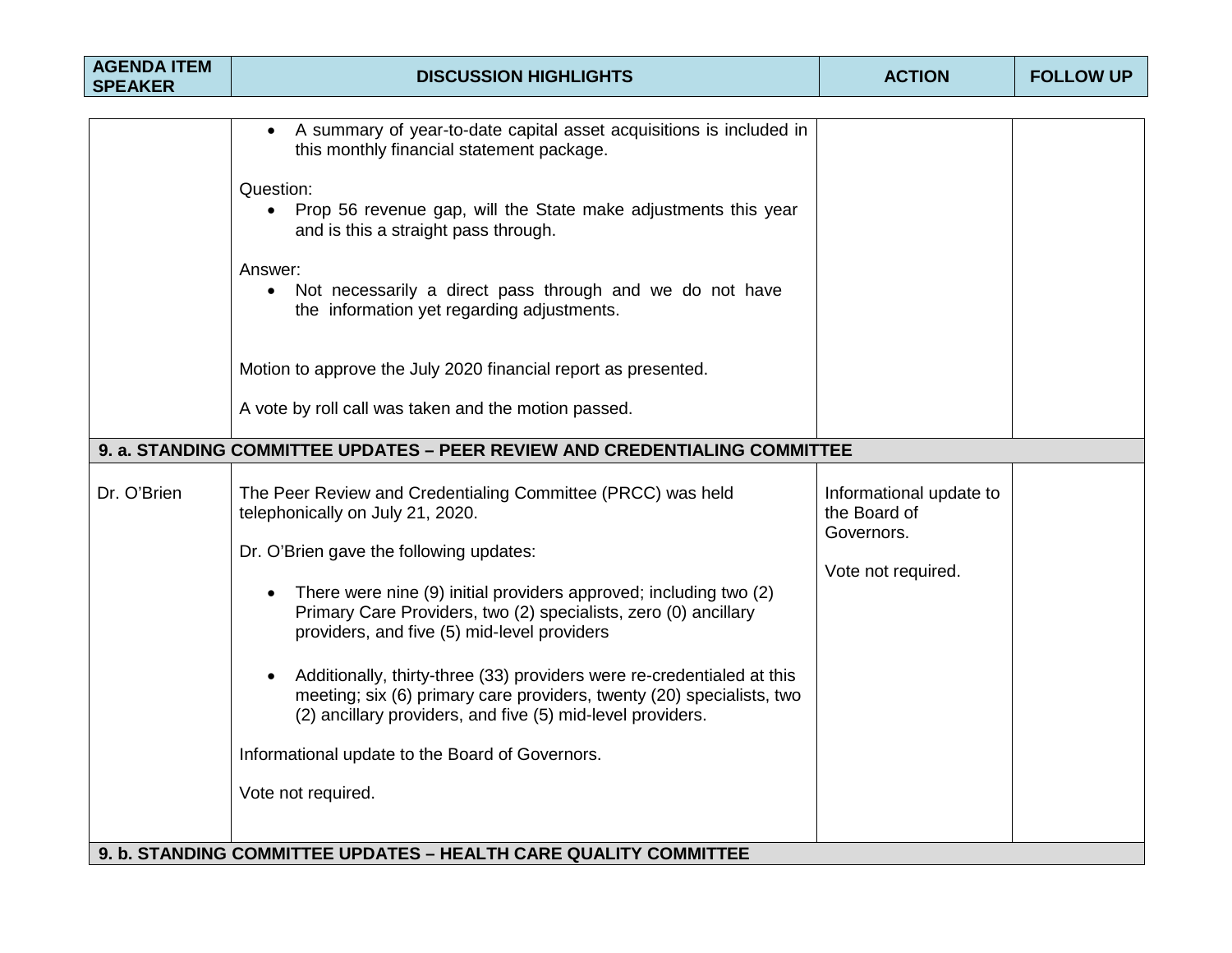| <b>AGENDA ITEM</b><br><b>SPEAKER</b> | <b>DISCUSSION HIGHLIGHTS</b>                                                                                                                                                                                                                                                                                                                                                                                                                                                                                                                                                                                                                                                                                                                                                                                                                                                                                                                                                                                                                                                              | <b>ACTION</b>                                                               | <b>FOLLOW UP</b> |
|--------------------------------------|-------------------------------------------------------------------------------------------------------------------------------------------------------------------------------------------------------------------------------------------------------------------------------------------------------------------------------------------------------------------------------------------------------------------------------------------------------------------------------------------------------------------------------------------------------------------------------------------------------------------------------------------------------------------------------------------------------------------------------------------------------------------------------------------------------------------------------------------------------------------------------------------------------------------------------------------------------------------------------------------------------------------------------------------------------------------------------------------|-----------------------------------------------------------------------------|------------------|
|                                      |                                                                                                                                                                                                                                                                                                                                                                                                                                                                                                                                                                                                                                                                                                                                                                                                                                                                                                                                                                                                                                                                                           |                                                                             |                  |
| Dr. O'Brien                          | The Health Care Quality Committee (HCQC) was held telephonically on<br>July 16, 2020.<br><b>Committee Medical Updates:</b><br>P&P Overview and Approvals:<br>• 66 Total P&Ps submitted for committee review and approval for<br>HCS (QA CM, MBR, IT, HE, QI).<br><b>Committee Member Presentation:</b><br>Dr. Laura Miler, CHCN presented on COVID-19 Impact:<br>o CHCN - Rapid Adaption to Shelter in Place presentation.<br>G&A:<br>Q1-2021 data presented:<br>$\bullet$<br>Increase in total grievances – QOC and QOS grievances.<br>$\circ$<br>NCQA Update:<br>NCQA accredited both the Medi-Cal and Commercial lines of<br>$\bullet$<br>business on July 1, 2020.<br>Health Education Program Evaluation:<br>• Top 3 Health Education Classes utilized by members include:<br>o Asthma, Lactation services, and Nutrition services<br>Interpreter Services-<br>The new telephonic vendor as of June 1, 2020 is CyraCom.<br>$\bullet$<br>The Alliance is implementing this vendor to providers.<br>$\bullet$<br>Informational update to the Board of Governors.<br>Vote not required. | Informational update to<br>the Board of<br>Governors.<br>Vote not required. | None             |
|                                      |                                                                                                                                                                                                                                                                                                                                                                                                                                                                                                                                                                                                                                                                                                                                                                                                                                                                                                                                                                                                                                                                                           |                                                                             |                  |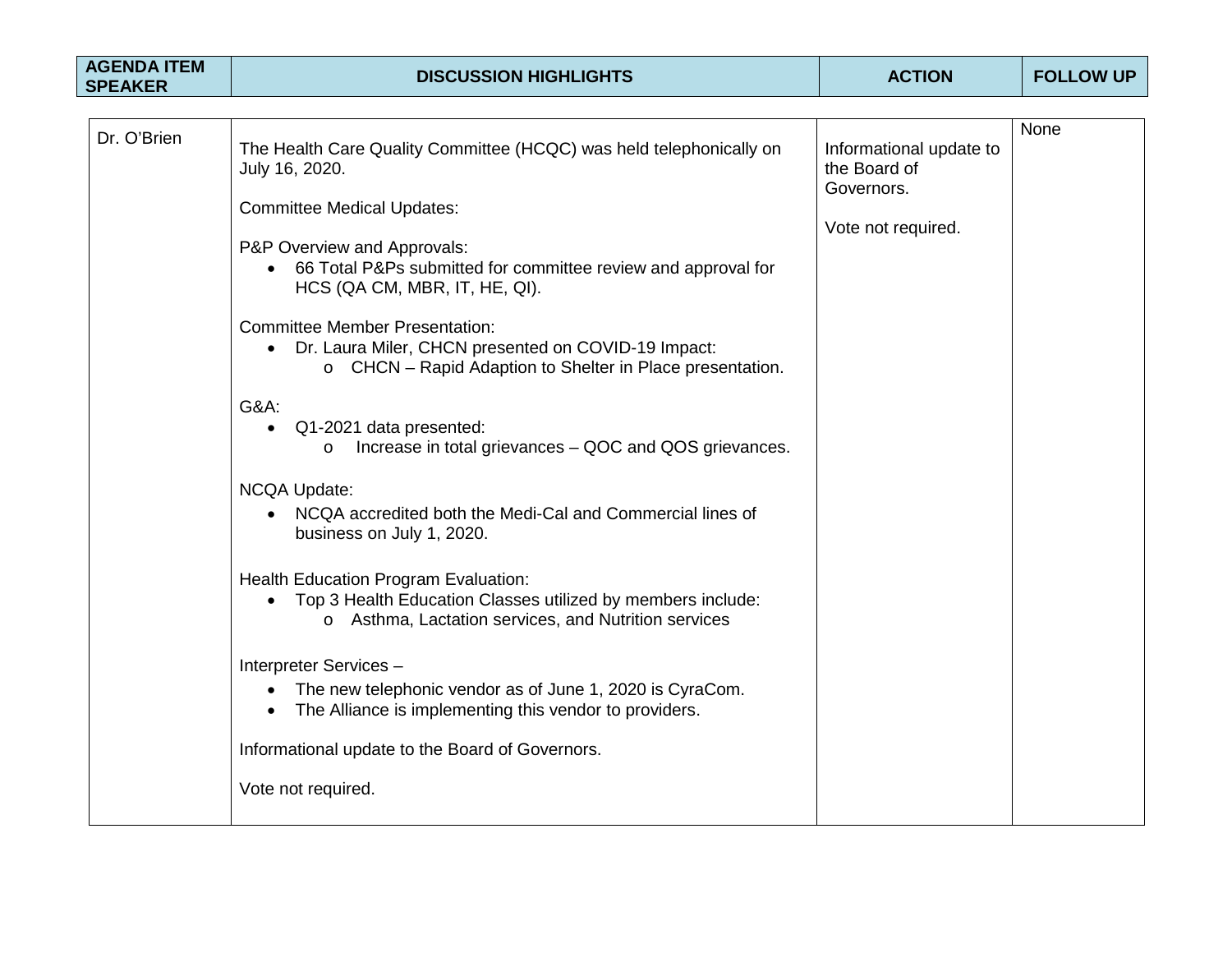| <b>AGENDA ITEM</b> | <b>DISCUSSION HIGHLIGHTS</b> | <b>ACTION</b> | <b>FOLLOW UP</b> |
|--------------------|------------------------------|---------------|------------------|
| <b>SPEAKER</b>     |                              |               |                  |

| <b>10. STAFF UPDATES</b>       |                                                                                                                                                                                                                                                                                                                                                  |      |      |  |
|--------------------------------|--------------------------------------------------------------------------------------------------------------------------------------------------------------------------------------------------------------------------------------------------------------------------------------------------------------------------------------------------|------|------|--|
| S. Coffin                      | None                                                                                                                                                                                                                                                                                                                                             | None | None |  |
| <b>11. UNFINISHED BUSINESS</b> |                                                                                                                                                                                                                                                                                                                                                  |      |      |  |
| S. Coffin                      | None                                                                                                                                                                                                                                                                                                                                             | None | None |  |
|                                | 12. STAFF ADVISORIES ON BOARD BUSINESS FOR FUTURE MEETINGS                                                                                                                                                                                                                                                                                       |      |      |  |
| Dr. Seevak                     | None                                                                                                                                                                                                                                                                                                                                             | None | None |  |
|                                | <b>13. PUBLIC COMMENTS (NON-AGENDA ITEMS)</b>                                                                                                                                                                                                                                                                                                    |      |      |  |
| Dr. Seevak                     | None                                                                                                                                                                                                                                                                                                                                             | None | None |  |
| 14. CLOSED SESSION             |                                                                                                                                                                                                                                                                                                                                                  |      |      |  |
| Dr. Seevak                     | Dr. Seevak announced a Closed Session.                                                                                                                                                                                                                                                                                                           | None | None |  |
|                                | All Guests and Staff left the meeting. The Board of Governors and Scott<br>Coffin stayed for the closed session.                                                                                                                                                                                                                                 |      |      |  |
|                                | <b>Public Employee Performance Evaluation (Pursuant To</b><br>$\bullet$<br>Government Code Section 54957). Title: Chief Executive Officer.                                                                                                                                                                                                       |      |      |  |
|                                | Conference with Labor Negotiators (Pursuant To Government Code<br>$\bullet$<br>Section 54957.6). Agency Negotiators: [Dr. Evan Seevak, Chair;<br>Rebecca Gebhart, Vice Chair; Dr. Rollington Ferguson, Finance<br>Committee Chair; David B. Vliet, Board Member; Marty Lynch,<br>Board Member]; Unrepresented Employee: Chief Executive Officer. |      |      |  |
| <b>14. ADJOURNMENT</b>         |                                                                                                                                                                                                                                                                                                                                                  |      |      |  |
| Dr. Seevak                     | Dr. Seevak adjourned the meeting at 2:17 PM.                                                                                                                                                                                                                                                                                                     | None | None |  |
|                                |                                                                                                                                                                                                                                                                                                                                                  |      |      |  |